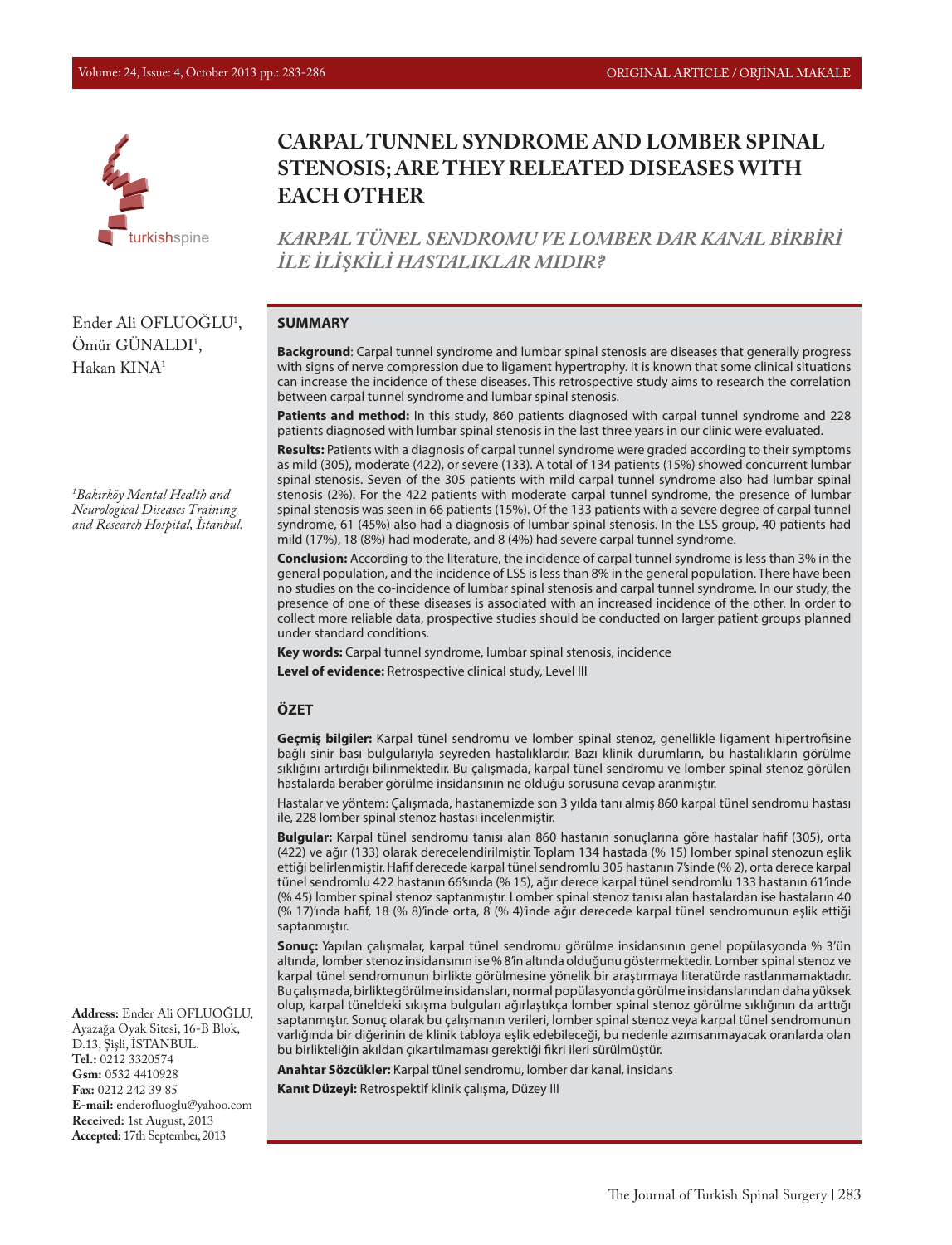## **INTRODUCTION:**

Carpal tunnel syndrome (CTS) and lumbar spinal stenosis (LSS) show two different pathologies; however, ligament hypertrophy generally plays a role in their etiopathogenesis. In the literature, the incidence of CTS in the general population has been reported as 0.1– 0.5%, and the incidence of LSS is between  $1.7$ -8%<sup>5,8-9</sup>. Although many mechanisms and diseases have been defined in the etiopathogenesis of CTS and LSS, there are no studies in the literature about the relationship between CTS and LSS. In this study, we investigate whether a relationship is present between CTS and LSS, two conditions that generally progress with ligament hypertrophy, and whether the incidences of LSS in CTS patients and CTS in LSS patients are higher than in a normal population.

### **MATERIALS AND METHODS:**

In our study, 1026 CTS patients diagnosed by electromyography (EMG), and 228 LSS patients with a lumbar spinal canal diameter of less than 10 mm diagnosed using lumbar computerized tomography (LCT) or lumbar magnetic resonance (LMR), in Adana Çukurova State Hospital in the last three years were evaluated. CTS and LSS cases that developed secondary to trauma were excluded. LSS symptoms in CTS patients and CTS symptoms in LSS patients were investigated. The data for 860 of the 1026 CTS patients were obtained. A claudication complaint, particularly up to 100 m, was accepted as a basis for LSS symptoms. A total of 227 patients were compared using imaging methods in terms of LSS. The patients without LSS symptoms were accepted as normal. A total of 88 patients with an LSS diagnosis (n=228) and CTS symptoms who received EMG were included in the evaluation. Numbness observed in the hands and fingers, especially at night, was questioned as a symptom of CTS. The LSS patients were classified according to the presence/ absence of CTS, and the degree by EMG if present, and the CTS patients were classified according to the degree of CTS by EMG (mild, moderate, or severe) and the presence/absence of LSS.

### **RESULTS:**

The total number of patients was 1254. The number of LSS patients was 228 (18%) and the number of CTS patients was 1026 (82%). 204 of the CTS patients (19%) were male and 822 (81%) were female. The age

at which symptoms were seen for the CTS patients was 32–76 (mean: 54) years. 155 of the LSS patients (68%) were male and 73 (32%) were female. The age at which symptoms were seen for the LSS patients was 38–82 (mean: 64) years.

The LSS patients were diagnosed, using lumbar CT or lumbar MRI, with a spinal canal diameter of 10 mm or less. In the LSS patients, the CTS degree based on the EMG results was compared separately, depending on whether CTS was present, and according to the degree of CTS if it was present (Figure-1).



According to these results, the EMGs of 88 of the 228 LSS patients with signs of CTS were investigated. CTS was accepted as absent in the other patients due to the lack of CTS symptoms and signs. 12 patients (14%) whose EMGs were evaluated were found to be normal. CTS of various degrees was detected in 66 patients (86%). No CTS was detected in a total of 162 of the 228 patients (71%). Of the 40 CTS patients, 14 (17%) had mild, 18 (8%) had moderate and eight (4%) had severe degrees of CTS.

For the 860 patients for whom EMG results were obtained, according to those results the patients were divided into three groups according to the degree of CTS: mild (305, 35%), moderate (422, 49%) and severe (133, 16%). According to these results, 134 of the 860 patients (15%) were diagnosed with LSS regardless of the degree of CTS. Seven (2%) of the 305 patients with mild CTS had LSS, 66 (15%) of the 422 patients with moderate CTS had LSS, and 61 (45%) of the 133 patients with severe CTS had LSS (Figure-2).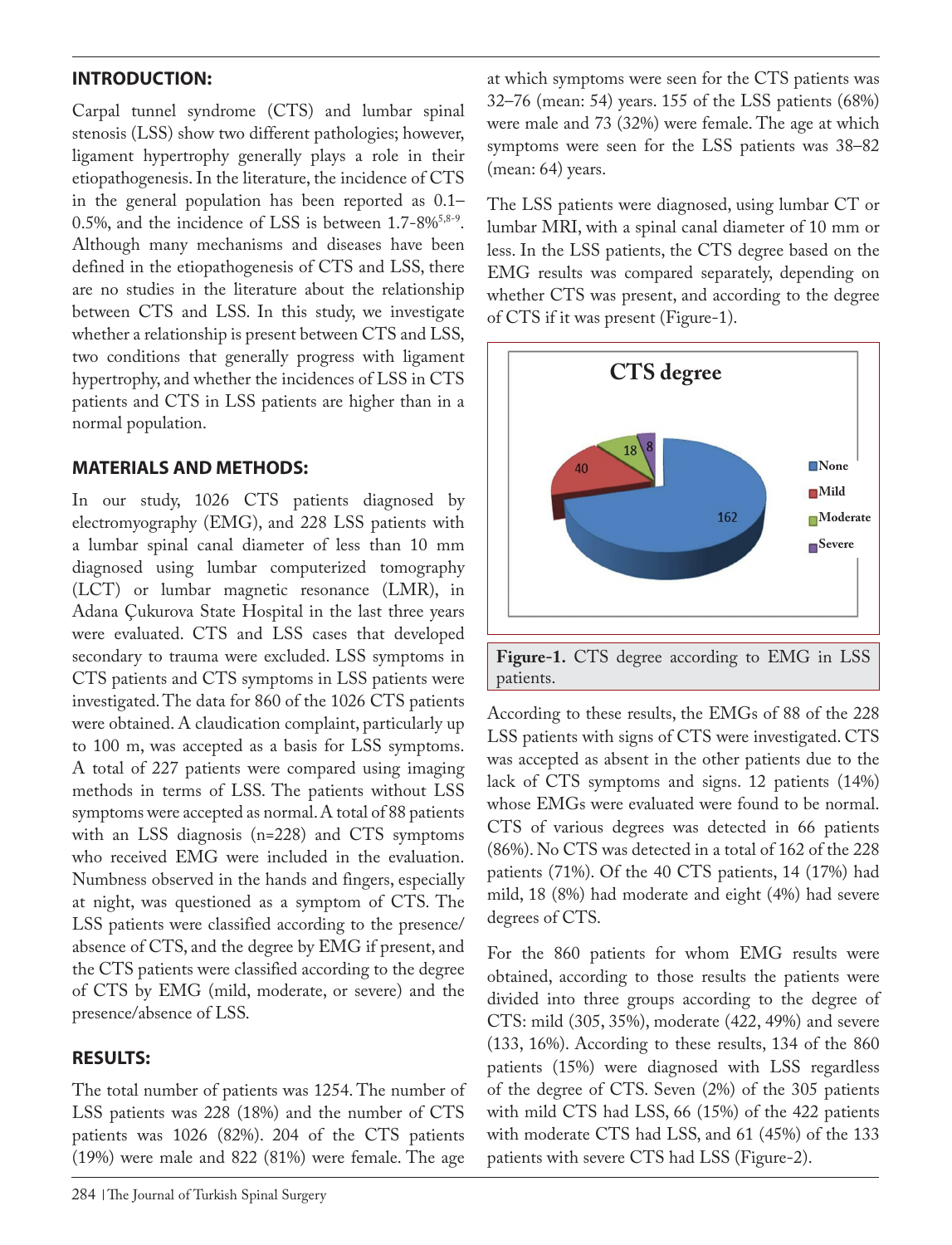

#### **DISCUSSION**

In some studies, the incidence of CTS has been reported as between 0.1% and 4%, and it is generally accepted to be less than 3%1,2,6. It is most commonly seen in the third to the fifth decades, and is three times more frequent in women9 . Although many factors have been blamed for CTS etiopathogenesis, it is due to compression of the median nerve in the carpal tunnel due to thickening of the transverse carpal ligament. Clinical symptoms and signs depending on this have been revealed<sup>10</sup>. In the patients included in our study, the mean age at which CTS was seen was 54, and it was seen three times more frequently in women, compatible with the findings in the literature. According to the results of our study, CTS of different levels of severity was observed in 28% of the patients diagnosed with LSS. 17% of them had mild, 8% had moderate, and 4% had severe degrees of CTS. These rates are higher than the values stated in the literature and the incidence of CTS in the general population. The incidence of lumbar spinal stenosis increases with the increased elderly population. It has been reported as between  $1.7\%$  and  $8\%$  in the general population<sup>4</sup>. Classic degenerative stenosis is often observed in people aged 60 or more<sup>7</sup>. The signs and symptoms of lumbar spinal stenosis in patients occur due to changes in bone and connective tissues around the spinal canal and nerve roots, disc degeneration, and ligament and facet hypertrophy and osteophyte formation<sup>3</sup>.

Patients are often admitted due to lower back pain, leg pain, and neurological claudication complaints'. According to the results of our study, 15% of CTS patients had LSS, regardless of the degree of CTS. This ratio was detected as 2% in mild CTS, 15% in moderate CTS, and 45% in severe CTS. When all degrees of CTS were considered, the rate was twice the general incidence rate shown in the literature. Although the LSS incidence rate was compatible with the literature findings in patients with mild CTS, it was considerably higher for patients with severe CTS.

When the data presented here is considered, it can be observed that the LSS incidence in the presence of CTS and the CTS incidence in the presence of LSS are increased. These results can be explained in several ways: 1) a common mechanism in their pathogenesis, such as degenerative processes causing ligament hypertrophy; 2) development of hypertrophy in the ligaments of both sites due to heavy professional labor; 3) some diseases that can be shown in the etiology and can cause both clinical conditions; and 4) an independent increase in the incidences of both conditions with age. Despite this, there are some unexplained situations in our study: 1) because our study was a retrospective study, the patients were generally determined by screening the files of previously-diagnosed patients; 2) extra pathologies such as pregnancy and rheumatoid arthritis that can cause LSS and CTS could not be determined; and 3) the data in the literature used for comparison belongs to general populations from different countries, while the patients included in our study were only from a single clinic in Adana. Geographical and socio-economical differences between the compared patient groups can affect the results.

In the literature, we could not find any information about whether there is a relationship between LSS and CTS, and whether the incidence of one increases in the presence of other. This study reveals that LSS and CTS are each more likely to occur in the presence of the other, and it could shed light on new clinical studies. In order to obtain more reliable data, further studies that include prospective large study groups, planned under standard conditions, are required.